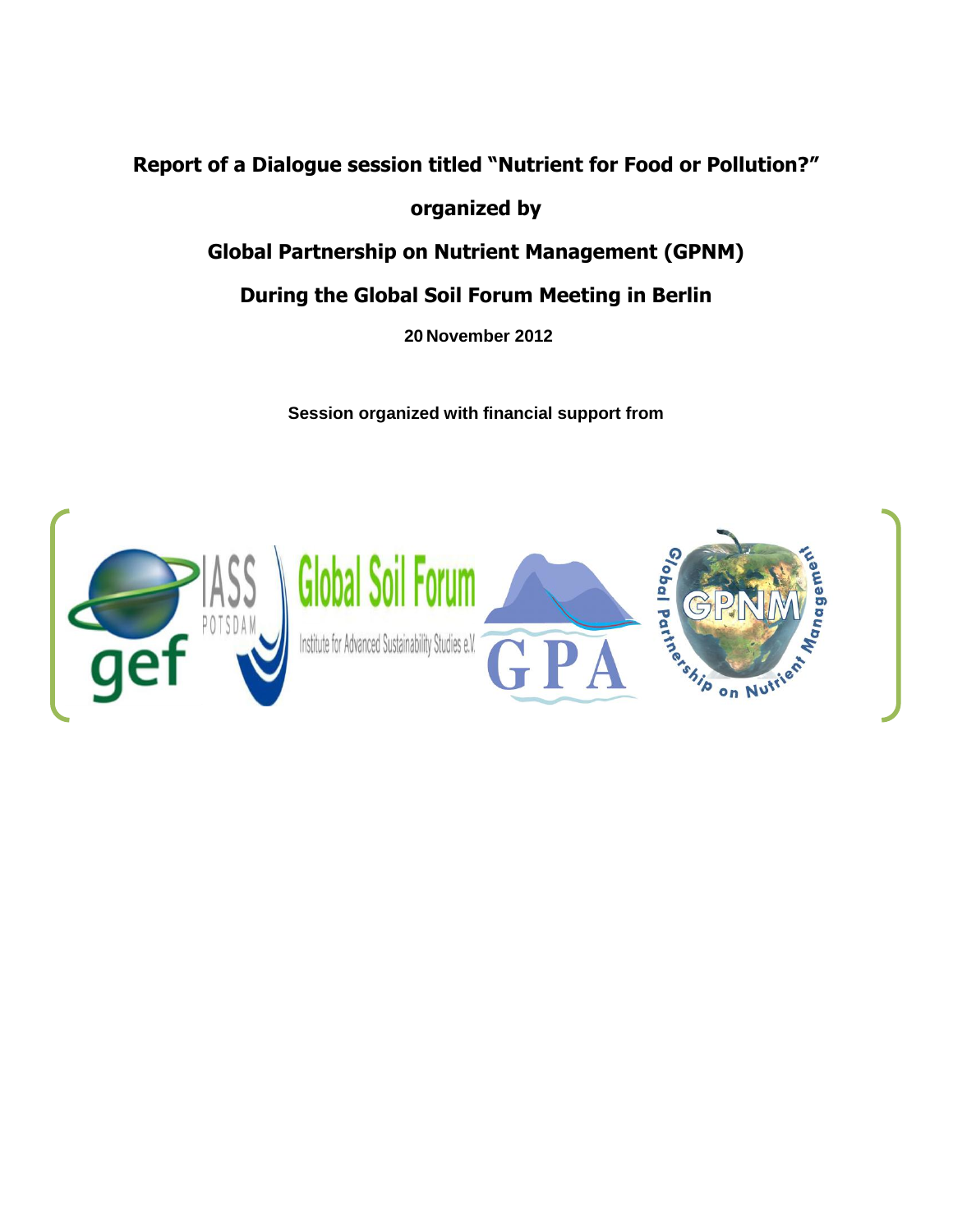Nutrients are crucial components in agricultural production systems and are deemed to be part of the solution to address food security in the light of an increasing global population and the degradation of soils. Unfortunately the same nutrients can also lead to eutrophication of aquatic systems leading to many adverse impacts with huge costs to the global community.

Mismanagement of nitrogen and phosphorus (key nutrients limiting growth) have resulted in numerous cases of environmental problems worldwide. Nutrient availability and use across the world is however, not uniform. In some parts of the world there is "too much" of nutrients while in some other parts there is "too little" of it. Both situations (too much or too little) can lead to numerous problems. Limited application of nutrients, e.g., in Africa has contributed to the decline in soil fertility due to soil nutrient mining. Furthermore there is an envisaged surge in nutrient use driven by population pressure and potential depletion of phosphorus, which mainly comes from mainly mined phosphate rock, a finite resource. Given such a background the objective of the session was to explore feasible nutrient management strategies that can be adopted to increase nutrient use efficiency that optimize yields and minimize environmental pollution.

The session was made up of various expert presentations covering all facets of nutrient management from 'cradle to the grave', including successful case studies from China and India. Each presentation was followed by a discussion to gain further insight into the various topics. From the presentations it is evident that there is still a lot of misuse and over application of fertilizers in some countries mainly because the prices of fertilizers are very low due to subsidies, as well as a lack of knowledge on sustainable fertilizer use for crop production and soil health. Farmers often take the view that they have nothing to lose but to gain when they over apply fertilizers. While discussing the possibility of reducing nutrient use, some experts were of the opinion that the use of nutrients in regions like Africa is inevitable since it has the oldest soils and these have been severely degraded over time.

However the situation in Europe is different in that the soils are comparably new, and nutrients have been over applied for the last decades. The time has now come to drastically reduce this over application of nutrients. It was noted that a lot of strategies for sustainable nutrient management have been successfully implemented in Europe and other developed regions however most of them cannot be replicated in developing nations because of small farm size and lack of/unavailability of mechanized agriculture. From the success story in Europe it also emerged that some of their nutrient management strategies would not result in net success but would trigger nutrient problems in other regions. An example is the reduction of livestock in Europe as a strategy without any corresponding reduction in consumption of meat and other livestock products, means transferring immediate nutrients management problems to countries supplying livestock products to Europe.

Understanding of plant nutrient requirement ratio was highlighted as critical in devising sustainable nutrient management strategies. An example is India where at one point they subsidized nitrogen fertilizers and this resulted in increasing use of nitrogen fertilizers but there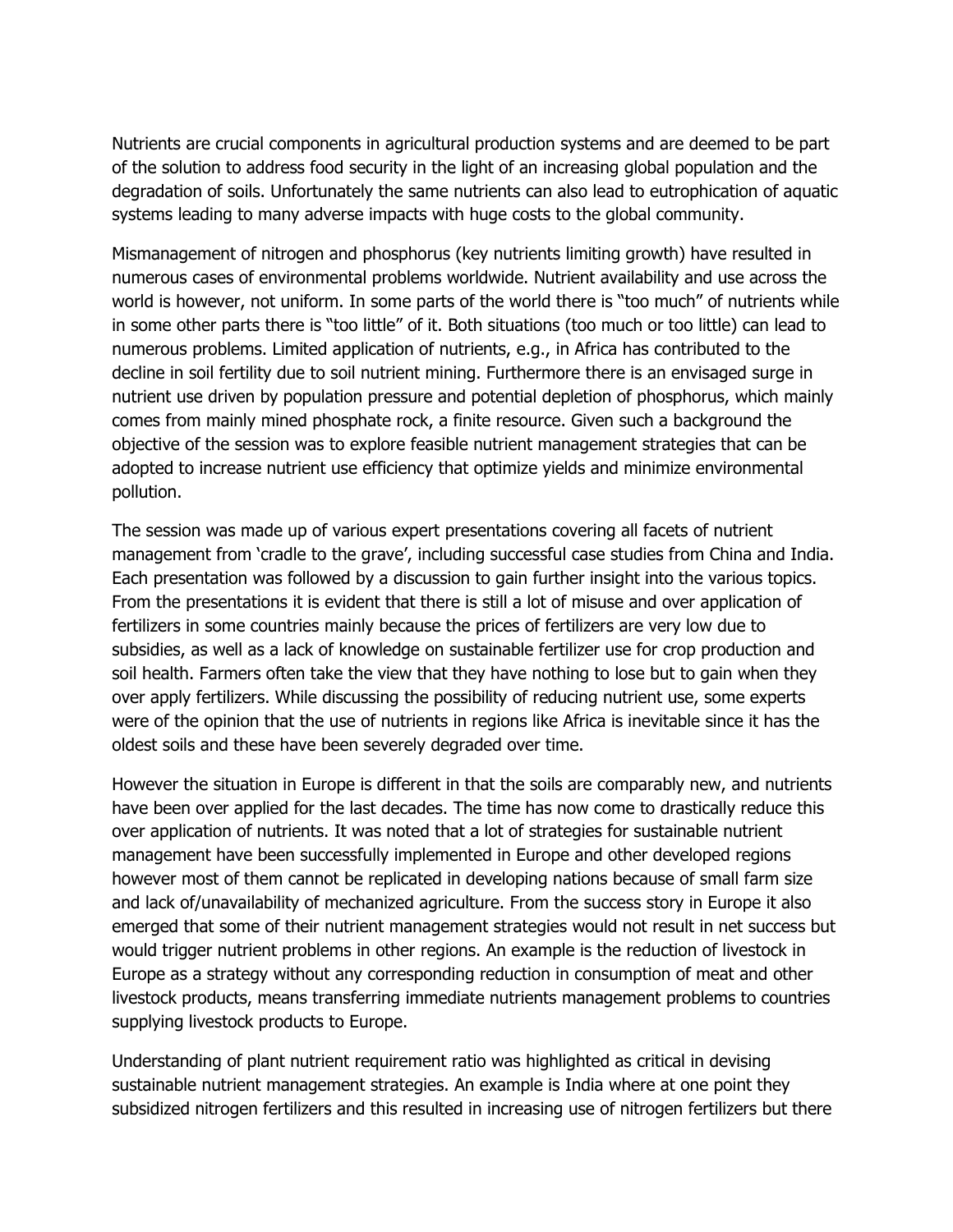was no increase in yield since the crops were limited by other nutrients like phosphorus which was not subsidized. Recognizing this policy deficiency the Indian government has now introduced "nutrients-based subsidy" programme. It was interesting to note that recently a project has been initiated in India to monitor the impacts of present nutrient use practices on environment through ecosystem health report card and this is now being piloted in the Chilika lake region of Odisha state of India. The project has the potential of being replicated in other parts of India and other countries where it is relevant. The Chilika Lake Development Authority of India and the Laguna de Bay of the Philippines has already started a collaborative program to refine the methodology and replicate this.

Unsecure tenure systems were noted to be influencing poor nutrient management hence there was a call for reforms on tenure systems. Analyzing nutrient flows and determining nutrient budgets was also identified as crucial. Though feasible it is hindered by non-availability of data in many developing countries. On the issue of depletion of finite phosphorus the presentation showed that we are close to a point where recovery of phosphorus will be inevitable. However it was noted that this would require economically feasible technologies for phosphorus recovery from various waste streams. It was also noted that there is need for risk insurance for farmers to implement sustainable nutrient management strategies. The argument was that farmers are not willing to try something new if they are not protected against the worst case scenario of severe loss. Viewing from this perspective there was general consensus in support of a holistic approach of integrated nutrient management for sustainable agriculture.

The case study from China pointed out some of the critical issues that are needed to increase yields and reduce use of nitrogen and phosphorus. China drawing from the experiences of integrated nutrient management and integrated soil-crop system management adopted a 3 steps system. They are;

- optimization of nutrient inputs taking into considerations all possible sources of nutrients
- matching of soil quality with the selection of crops and their requirements spatially and temporally and
- deploying all possible yield increase measures into considerations

In conclusion the session agreed that sustainable nutrient management is of critical importance for ensuring soil health, food security and human wellbeing, and will require approaches that can be adapted to national and regional settings. Strengthening of extension services by national governments is crucial to improve nutrient use efficiency at the farm level. There was a general consensus that the issue should remain on the agenda and that further dialogue was needed. The Global Partnership on Nutrient Management (GPNM) which is endorsed by 64 governments and the European Commission should continue in its role of building a consensus in promoting nutrient use efficiency and work with the governments and other stakeholders to develop guidance, strategies or policies on the sustainable use of nutrients so as to improve nutrient use efficiency with attendant economic benefits for all stakeholders, including farmers, and to mitigate negative environmental impacts.